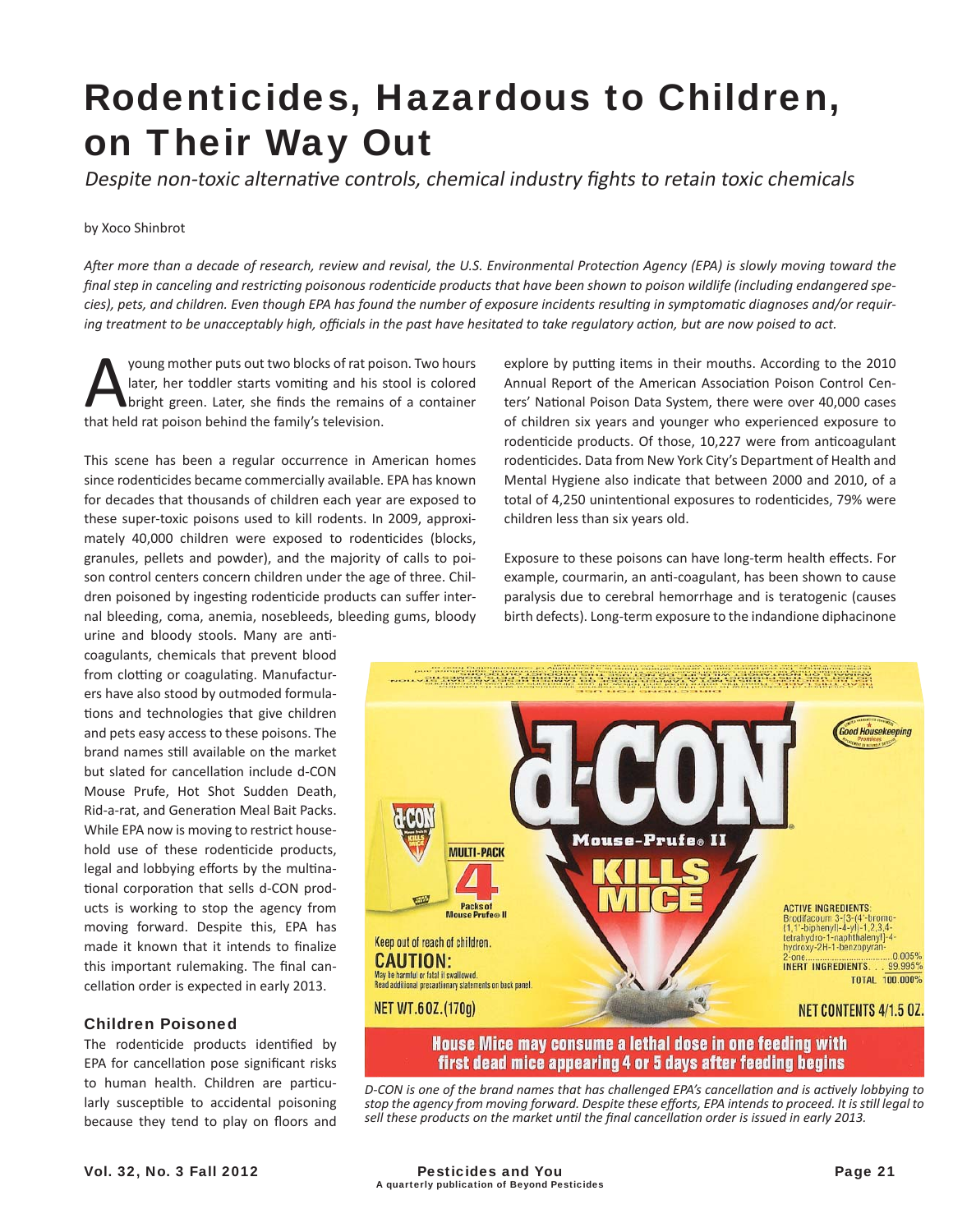causes nerve, heart, liver, and kidney damage as well as damage to skeletal muscles.

## Secondary Exposure Risks to Wildlife

Beyond the known health risks at home, there is strong evidence that pets and wildlife are being poisoned due to secondary exposure to rodenticide baits. Federally listed threatened and endangered species, such as the San Joaquin kit fox, Northern spotted owl, and the bald eagle have suffered lethal effects from these rodenticides, either through direct or indirect contact. Rodents, which can feed on poisoned bait multiple times before their death, contain residues that may be many times the lethal dose. Additionally, poisoned rodents make easy prey for predatory birds and other wildlife as well as for carrion predators, ensuring that many of these rodents are caught and consumed, leading to secondary poisonings. According to EPA, secondary dietary exposures for birds from the rodenticides brodifacoum and difethialone exceed levels of concern.

## Regulatory Action

Over the past decade EPA has struggled to protect people, especially children, and wildlife from exposure to toxic rodenticides. In 1998, EPA safety regulations, which required manufacturers to include an ingredient that makes the poison taste bitter and a dye that would make it more obvious when a child ingested the poison, was revoked in 2001 after EPA announced that a "mutual agreement" was reached with the chemical manufacturers. In short, some pesticide manufacturers thought putting a bittering agent into the poisons deter rodents from eating the product. In response, the Natural Resources Defense Council (NRDC) and the West Harlem Environmental Action (WE ACT) filed a lawsuit in 2004, challenging EPA's regulations as unprotective of children.

In 2007, EPA proposed a requirement that all over-the-counter rodenticides sold for residential use be available only in tamper-resistant bait stations to reduce the incidents of accidental exposure to children. Then, in 2008, EPA issued its risk mitigation decision requiring rodenticide manufacturers to adhere to four primary requirements:

1. Rodenticides marketed to consumers must be sold as a block

or paste bait, banning the sale of granular and pellet formulations.

- 2. Rodenticide baits stations sold over the counter may carry no more than one pound of bait, and only in bait stations designed to keep out children and pets.
- 3. Highly toxic second-generation rodenticides are prohibited from the retail market, particularly anticoagulants, brodifacoum, bromadioine, difenacoum and difethialone.
- 4. Professional exterminators and employees of farms and businesses may continue to use loose baits and more toxic rodenticides.

Since then, three manufacturers still market products that are not in compliance with EPA standards: Reckitt Benckiser LLC, makers of D-Con rodent control products; Spectrum Group Division of United Industries Corporation, makers of Hot Shot and Rid-a-Rat rodent control products; and, Liphatech Inc., makers of Generation rodent control products (See Table 1).

## Manufacturer Decry EPA's Decision

EPA is within a hair's breadth of issuing a final cancellation, but recent comments by manufacturers, most notably Rickett Benckiser, have indicated that industry will challenge EPA on its decision. While evidence shows (and EPA agrees), that these 20 rodenticides pose environmental and public health risks, Reckitt Benckiser is adamant that EPA has failed to address additional areas of interest, including the potential impact the cancellation could have on low income and minority populations, as well as the benefits that these rodenticides may provide users against infestation, disease propagation, and property destruction.

## Rodenticides Disproportionately Impact Low Income Groups

Rickett Benckiser argues that regulation preventing the use of their product could have a significant impact on low income and minority populations. Certainly, from a poisoning perspective this is true. Black and Hispanic children living below the poverty line are disproportionately affected. For example, a study in New York found that 57 percent of children hospitalized for eating rat poison from 1990 to 1997 were African-American and 26 percent were

## Typical Rodenticide Products

Rodenticides can be broken down into three categories—baits, tracking powders and fumigants. Both baits and tracking powders are rodent poisons in the traditional sense. They must be eaten to kill the pest. Baits are designed to attract the rodent to a feeding station. Tracking powders are placed along rodent runways in and around buildings, picked up by the fur as the animal passes by, and then ingested during grooming. Fumigants are poisonous gasses, designed to kill rodents in their burrows.

Multiple feed baits are the most commonly used type of rodent poisons. Typically these poisons act as anticoagulants, literally causing the rodent to bleed to death internally. The fact that these poisons must be made available to the rodent over time makes them very hazardous, as children, pets and other non-target animals have an extended opportunity to get to them.